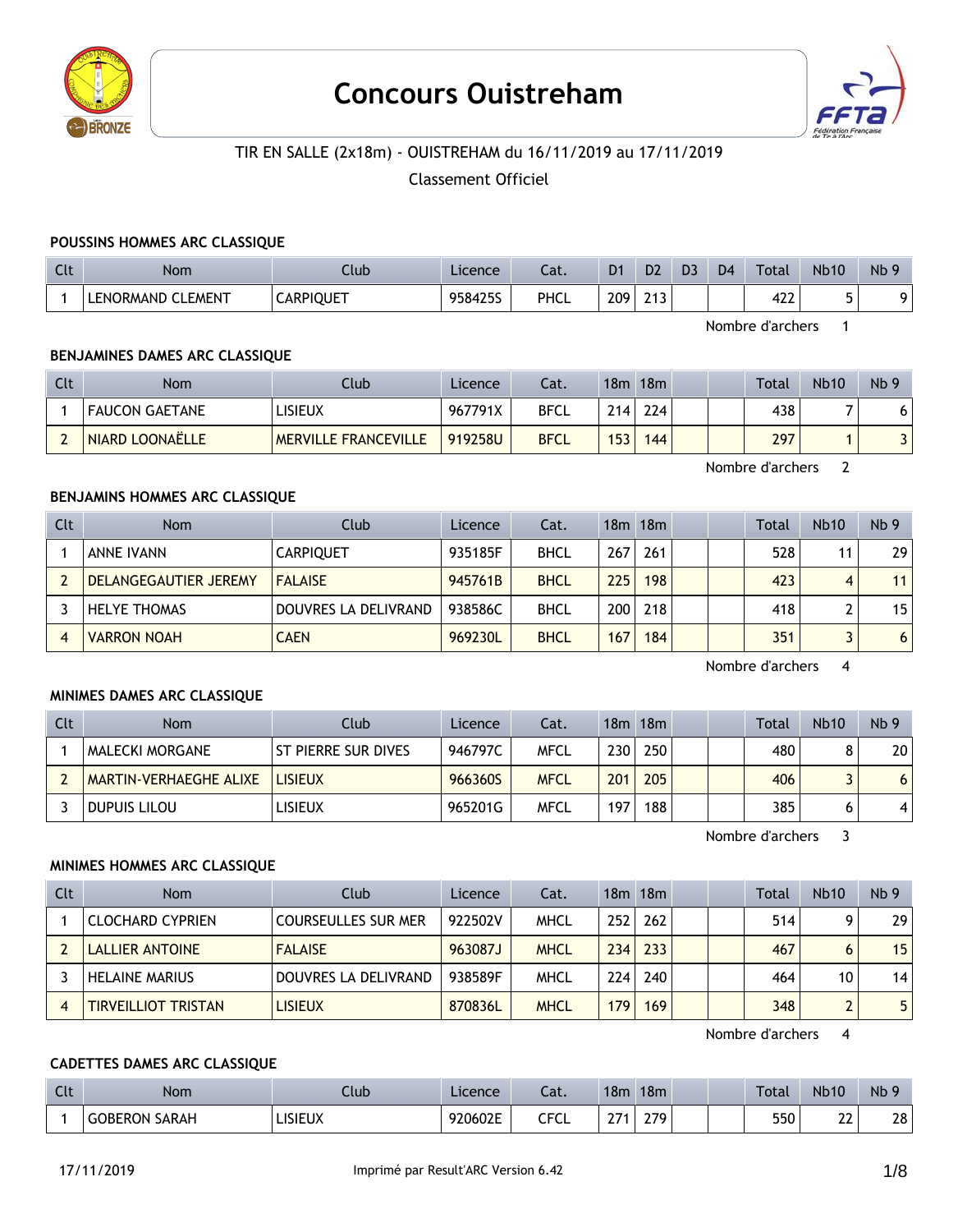|   | <b>BOISARD JUSTINE</b>     | <b>CARPIQUET</b>  | 811193G | <b>CFCL</b> | 264 | 263 |  | 527 | 14 | 27              |
|---|----------------------------|-------------------|---------|-------------|-----|-----|--|-----|----|-----------------|
|   | LEPAILLEUR AUDREY          | THURY HARCOURT    | 828645B | <b>CFCL</b> | 257 | 241 |  | 498 | 13 | 19 <sup>1</sup> |
|   | <b>LECOMTE AMELIA</b>      | <b>FALAISE</b>    | 952461J | <b>CFCL</b> | 232 | 224 |  | 456 |    | 15              |
|   | <b>BOUET INES</b>          | <b>CARPIQUET</b>  | 816645H | <b>CFCL</b> | 231 | 221 |  | 452 | q  | 16              |
| 6 | <b>PAUTREL LAURE</b>       | <b>CARPIQUET</b>  | 869190X | <b>CFCL</b> | 244 | 200 |  | 444 | 8  | 12              |
|   | <b>COURSELLE ANASTASIA</b> | <b>FALAISE</b>    | 902106A | <b>CFCL</b> | 213 | 205 |  | 418 | 5  | 10 <sup>1</sup> |
| 8 | <b>DELAHAYE CAMILLE</b>    | <b>OUISTREHAM</b> | 928529W | <b>CFCL</b> | 202 | 179 |  | 381 | 4  | 6 <sup>1</sup>  |

# **CADETS HOMMES ARC CLASSIQUE**

| Clt | <b>Nom</b>               | Club                       | Licence | Cat.        |     | 18m 18m |  | <b>Total</b> | <b>Nb10</b> | Nb <sub>9</sub> |
|-----|--------------------------|----------------------------|---------|-------------|-----|---------|--|--------------|-------------|-----------------|
|     | <b>MOISSERON NICOLAS</b> | <b>VIRE</b>                | 883144P | <b>CHCL</b> | 264 | 268     |  | 532          | 17          | 23              |
|     | <b>BASLY RAPHAEL</b>     | <b>ARGENCES</b>            | 877675V | <b>CHCL</b> | 264 | 261     |  | 525          | 18          | 25              |
| 3   | <b>MAGNERON ARNAUD</b>   | <b>CARPIOUET</b>           | 892318L | <b>CHCL</b> | 229 | 230     |  | 459          | 8           | 13              |
| 4   | LOISEAU HUGO             | <b>FONTENAY LE MARMION</b> | 929684B | <b>CHCL</b> | 236 | 220     |  | 456          | 6           | 16              |
| 5   | <b>GIANI LONAN</b>       | <b>FALAISE</b>             | 870667C | <b>CHCL</b> | 196 | 214     |  | 410          | 4           | 8               |
| 6   | <b>BREINER THEO</b>      | <b>LISIEUX</b>             | 960525Z | <b>CHCL</b> | 159 | 134     |  | 293          |             | 3               |

Nombre d'archers 6

# **JUNIORS DAMES ARC CLASSIQUE**

| Clt | <b>Nom</b>                    | Club              | Licence | Cat.        | 18m  | 18m |  | <b>Total</b> | <b>Nb10</b> | Nb <sub>9</sub> |
|-----|-------------------------------|-------------------|---------|-------------|------|-----|--|--------------|-------------|-----------------|
|     | <b>OSMONT</b><br><b>ALICE</b> | CARPIQUET         | 916818S | JFCL        | רד ר | 255 |  | 527          | 18          | 25              |
|     | <b>MILANGE LOUISE</b>         | <b>OUISTREHAM</b> | 808375U | <b>JFCL</b> | 247  | 248 |  | 495          |             | 18              |

Nombre d'archers 2

#### **JUNIORS HOMMES ARC CLASSIQUE**

| Clt | Nom                     | Club                       | Licence | Cat.        |     | 18m 18m |  | <b>Total</b> | <b>Nb10</b> | Nb <sub>9</sub> |
|-----|-------------------------|----------------------------|---------|-------------|-----|---------|--|--------------|-------------|-----------------|
|     | SIMON NICOLAS           | <b>CARPIOUET</b>           | 865782T | <b>JHCL</b> | 274 | 264     |  | 538          | 25          | 20 <sup>1</sup> |
|     | <b>PALY JOCELIN</b>     | <b>FONTENAY LE MARMION</b> | 793134C | <b>JHCL</b> | 254 | 256     |  | 510          | 15          | 20              |
|     | MATHIEU MATTEO          | lisieux                    | 919177F | <b>JHCL</b> | 262 | 248     |  | 510          | 12          | 27              |
| 4   | ROGER JULES             | <b>VIRE</b>                | 849202W | <b>JHCL</b> | 233 | 244     |  | 477          | 9           | 20 <sup>1</sup> |
|     | LEMOISSON HUGO          | <b>THURY HARCOURT</b>      | 845602H | <b>JHCL</b> | 218 | 238     |  | 456          | 8           | 10 <sup>1</sup> |
| 6   | <b>ROBILLARD ROMAIN</b> | <b>CARPIQUET</b>           | 866069E | <b>JHCL</b> | 178 | 156     |  | 334          |             | 8 <sup>1</sup>  |

Nombre d'archers 6

# **SENIORS 1 DAMES ARC CLASSIQUE**

| Clt | <b>Nom</b>               | Club                         | Licence | Cat.               |      | 18m 18m |  | Total | <b>Nb10</b> | Nb <sub>9</sub> |
|-----|--------------------------|------------------------------|---------|--------------------|------|---------|--|-------|-------------|-----------------|
|     | PEREGRAIN MARIE          | <b>MERVILLE FRANCEVILLE</b>  | 882493G | S <sub>1</sub> FCL | 249  | 265     |  | 514   | 16          | 15              |
|     | <b>LEROUGE FAUSTINE</b>  | <b>AGON COUTAINVILLE</b>     | 823391R | S <sub>1</sub> FCL | 245  | 249     |  | 494   | 10          | 15              |
|     | <b>OUENEA MARIE</b>      | <b>MERVILLE FRANCEVILLE</b>  | 774108X | S <sub>1</sub> FCL | 2431 | 245     |  | 488   | 11          | 17              |
|     | <b>GIUPPONI CHARLENE</b> | <b>HEROUVILLE SAINT CLAI</b> | 738543P | S <sub>1</sub> FCL | 248  | 227     |  | 475   |             | 15              |
|     | DELOZIER MELINA          | <b>CARPIOUET</b>             | 736755W | S <sub>1</sub> FCL | 229  | 234     |  | 463   | 4           | 18              |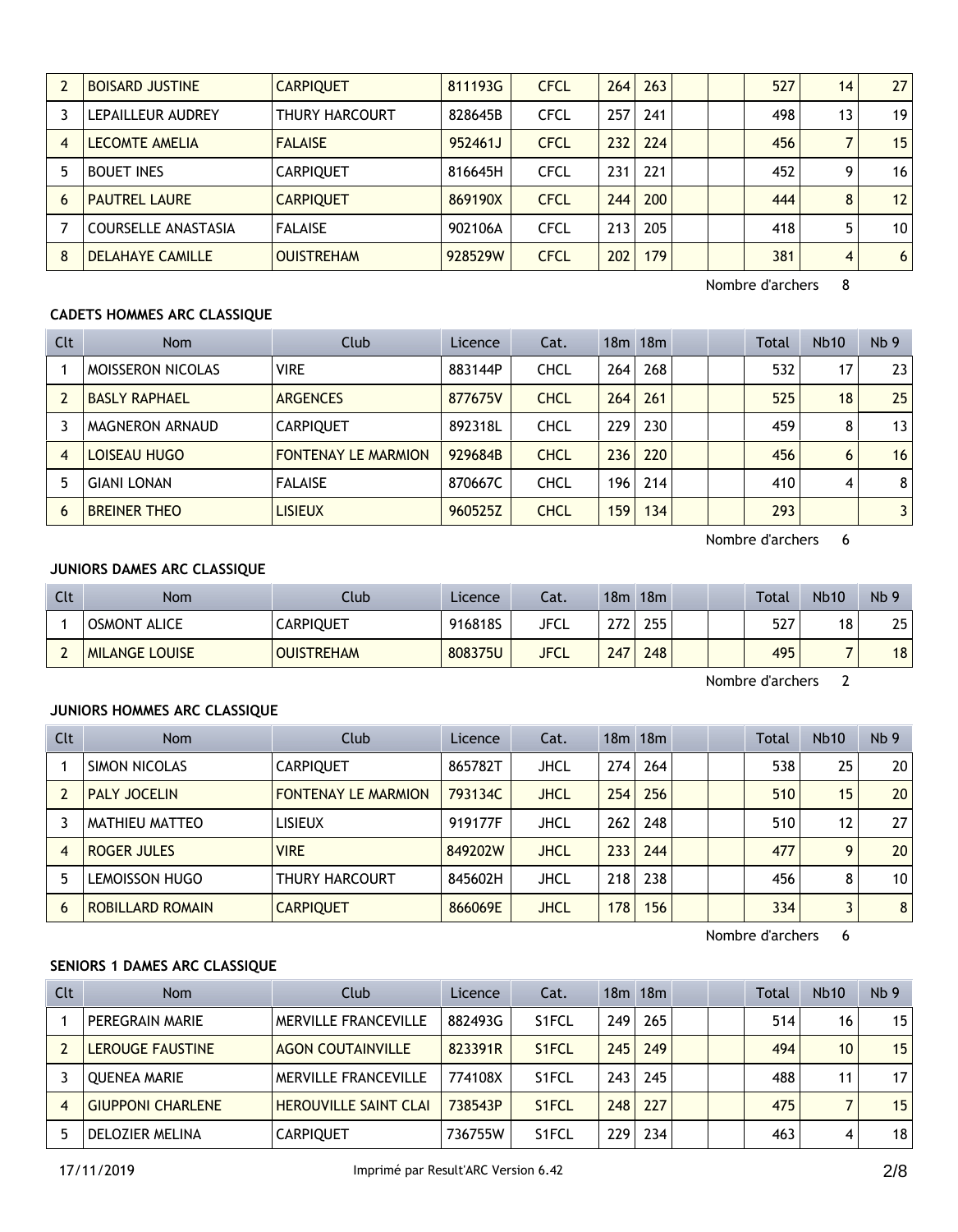| <b>AUDURIER JENNIFER</b> | <b>BAYEUX</b>                | 925413J | S1FCL        | 235 | 213 | 448 | Δ | 17                      |
|--------------------------|------------------------------|---------|--------------|-----|-----|-----|---|-------------------------|
| LECOQ MARIE-HELENE       | <b>CARPIQUET</b>             | 916339W | S1FCL        | 205 | 198 | 403 |   | ۵۱                      |
| SOSNIERZ LUCIE           | <b>HEROUVILLE SAINT CLAI</b> | 621039T | <b>S1FCL</b> | 203 | 186 | 389 |   | $\overline{\mathbf{O}}$ |

#### **SENIORS 1 HOMMES ARC CLASSIQUE**

| <b>Clt</b>     | Nom                    | Club                         | Licence | Cat.               |     | $18m$ 18 $m$ |  | Total | <b>Nb10</b> | Nb <sub>9</sub> |
|----------------|------------------------|------------------------------|---------|--------------------|-----|--------------|--|-------|-------------|-----------------|
| 1              | <b>MEYER PASCAL</b>    | DOUVRES LA DELIVRAND         | 649972S | S <sub>1</sub> HCL | 269 | 261          |  | 530   | 17          | 25              |
| $\overline{2}$ | ROUVILLER AXEL         | <b>HEROUVILLE SAINT CLAI</b> | 718250G | S <sub>1</sub> HCL | 259 | 265          |  | 524   | 18          | 24              |
| 3              | <b>JOUAN ADRIEN</b>    | <b>FONTENAY LE MARMION</b>   | 597671T | S1HCL              | 245 | 251          |  | 496   | 9           | 19              |
| $\overline{4}$ | <b>MOTREFF NICOLAS</b> | <b>CAEN</b>                  | 637890J | S <sub>1</sub> HCL | 242 | 251          |  | 493   | 9           | 23              |
| 5              | <b>LORENCE JULIEN</b>  | <b>VERSON</b>                | 880057J | S <sub>1</sub> HCL | 243 | 247          |  | 490   | 9           | 20              |
| 6              | <b>TILLIEZ THOMAS</b>  | <b>FONTENAY LE MARMION</b>   | 965186R | S1HCL              | 235 | 247          |  | 482   | 9           | 17              |
| 7              | PICOT NICOLAS          | THURY HARCOURT               | 421373P | S <sub>1</sub> HCL | 247 | 234          |  | 481   | 10          | 17              |
| 8              | MOUDOULAUD TIMOTHY     | <b>HEROUVILLE SAINT CLAI</b> | 715827Y | S <sub>1</sub> HCL | 227 | 245          |  | 472   | 8           | 17              |
| 9              | PEREGRAIN ROMAIN       | <b>MERVILLE FRANCEVILLE</b>  | 874559H | S1HCL              | 242 | 217          |  | 459   | 6           | 18              |
| 10             | LEFEBVRE GUILLAUME     | <b>CARPIQUET</b>             | 426100C | S1HCL              | 226 | 230          |  | 456   | 6           | 12              |
| 11             | <b>GOUPIL YOANN</b>    | <b>BAYEUX</b>                | 628446U | S1HCL              | 184 | 240          |  | 424   | 10          | 5               |

Nombre d'archers 11

# **SENIORS 2 DAMES ARC CLASSIQUE**

| <b>Clt</b>     | Nom                        | <b>Club</b>                 | Licence | Cat.               |     | 18 <sub>m</sub> 18 <sub>m</sub> |  | Total | <b>Nb10</b>    | Nb <sub>9</sub> |
|----------------|----------------------------|-----------------------------|---------|--------------------|-----|---------------------------------|--|-------|----------------|-----------------|
|                | <b>DUPONT MARIE-LAURE</b>  | <b>FALAISE</b>              | 782121G | S <sub>2</sub> FCL | 255 | 267                             |  | 522   | 21             | 18              |
| $\overline{2}$ | <b>FRIEDRICH ISABELLE</b>  | <b>MERVILLE FRANCEVILLE</b> | 670980B | S2FCL              | 246 | 270                             |  | 516   | 17             | 19              |
| 3              | <b>CARRANO VALERIE</b>     | THURY HARCOURT              | 004541L | S <sub>2</sub> FCL | 243 | 249                             |  | 492   | 12             | 16              |
| 4              | <b>LEMARIE SABRINA</b>     | <b>VILLERS SUR MER</b>      | 919406E | S <sub>2</sub> FCL | 242 | 245                             |  | 487   | 8              | 20              |
| 5              | <b>LECLERC BERANGERE</b>   | <b>LISIEUX</b>              | 960088Z | S <sub>2</sub> FCL | 227 | 251                             |  | 478   | 10             | 16              |
| 6              | <b>COSSALTER ALEXANDRA</b> | <b>VILLERS SUR MER</b>      | 954330R | S <sub>2</sub> FCL | 239 | 237                             |  | 476   | 10             | 18              |
| $\overline{7}$ | <b>DANTHIER DELPHINE</b>   | <b>VILLERS SUR MER</b>      | 626839X | S <sub>2</sub> FCL | 234 | 241                             |  | 475   | 10             | 14              |
| 8              | <b>PAUTREL ANNIE</b>       | <b>CARPIQUET</b>            | 909571P | S <sub>2</sub> FCL | 221 | 252                             |  | 473   | $\overline{7}$ | 19              |
| 9              | POISSON NATHALIE           | <b>CARPIQUET</b>            | 931214P | S2FCL              | 214 | 236                             |  | 450   | 6              | 17              |
| 10             | <b>MORENO VALERIE</b>      | DOUVRES LA DELIVRAND        | 925091J | S <sub>2</sub> FCL | 213 | 227                             |  | 440   | 5              | 14              |
| 11             | POIRRIER VERONIOUE         | <b>OUISTREHAM</b>           | 609814S | S <sub>2</sub> FCL | 227 | 213                             |  | 440   | 4              | 17              |
| 12             | ROUSSELET ELISABETH        | <b>CAEN</b>                 | 598229Z | S2FCL              | 218 | 216                             |  | 434   | $\overline{2}$ | 8               |
| 13             | <b>LAURENCE SYLVIANE</b>   | <b>FONTENAY LE MARMION</b>  | 754738T | S <sub>2</sub> FCL | 220 | 167                             |  | 387   | 4              | 9               |
| 14             | <b>REYNAUD LAURENCE</b>    | <b>CARPIQUET</b>            | 8542815 | S <sub>2</sub> FCL | 186 | 178                             |  | 364   | 5              | 12              |

Nombre d'archers 14

#### **SENIORS 2 HOMMES ARC CLASSIQUE**

| Clt | Nom                            | Club                                              | Licence        | $-1$<br>cal. | D <sub>1</sub> | D <sub>2</sub>                          | D3 | D <sub>4</sub> | Total      | <b>Nb10</b> | Nb<br>۰۵                 |
|-----|--------------------------------|---------------------------------------------------|----------------|--------------|----------------|-----------------------------------------|----|----------------|------------|-------------|--------------------------|
|     | <b>THIERRY</b><br><b>DUREL</b> | <b>DIVES</b><br><b>PIERRE</b><br>--<br><b>SUR</b> | <b>S72102W</b> | S2HCL        | 275            | $\sim$ $\rightarrow$ $\sim$<br><u>_</u> |    |                | ちらつ<br>υJΣ | າດ<br>. .   | $\overline{\phantom{a}}$ |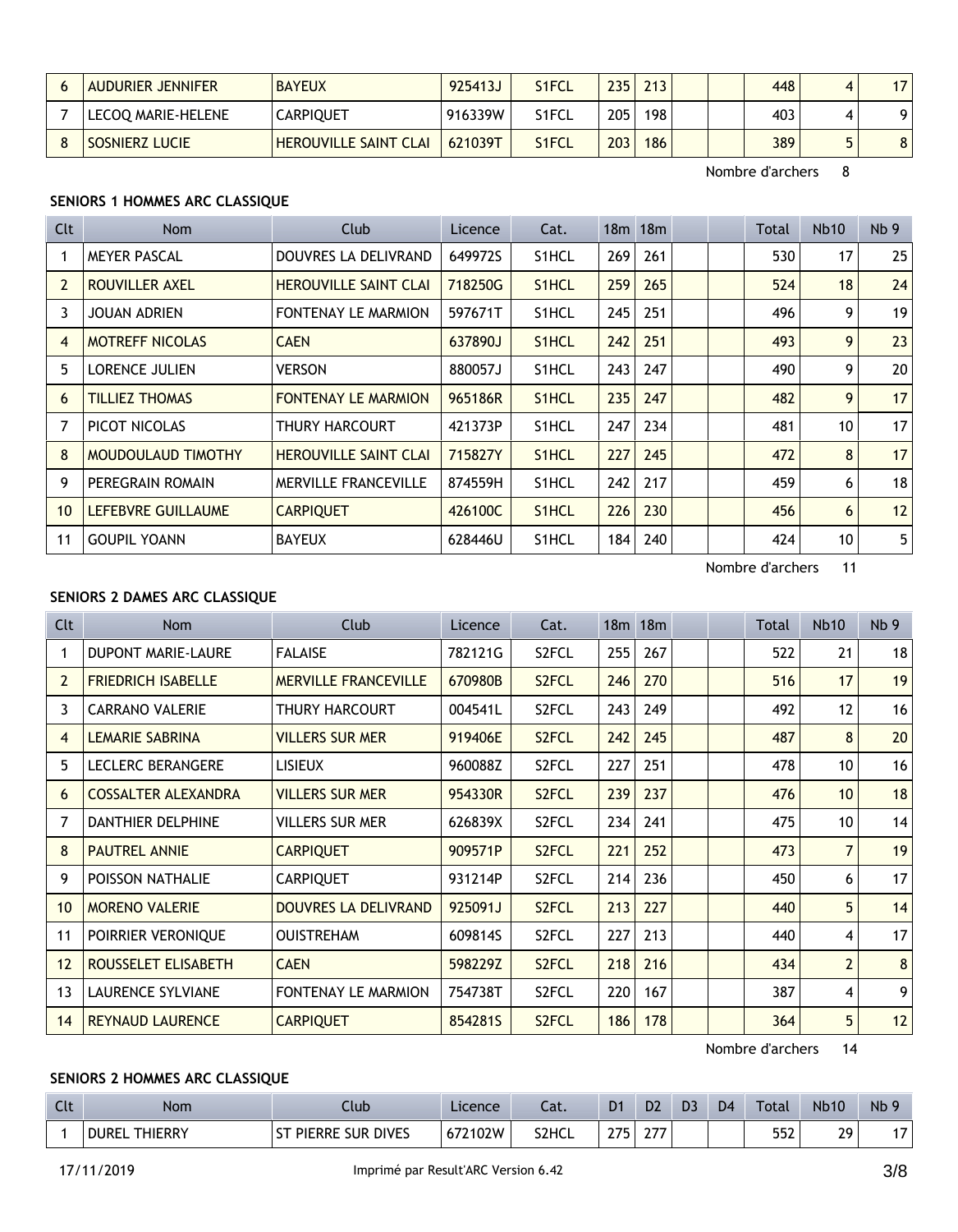| $\overline{2}$ | <b>CHAPON THIERRY</b>     | <b>HEROUVILLE SAINT CLAI</b> | 800075X | S <sub>2</sub> HCL | 278 | 273 |  | 551 | 24             | 25             |
|----------------|---------------------------|------------------------------|---------|--------------------|-----|-----|--|-----|----------------|----------------|
| 3              | <b>CLOUARD OLIVIER</b>    | HEROUVILLE SAINT CLAI        | 798793D | S2HCL              | 271 | 271 |  | 542 | 20             | 28             |
| $\overline{4}$ | <b>ALLIX MICHAEL</b>      | <b>MERVILLE FRANCEVILLE</b>  | 942879U | S2HCL              | 273 | 267 |  | 540 | 19             | 24             |
| 5              | <b>GUESDON OLIVIER</b>    | <b>CAEN</b>                  | 701655U | S2HCL              | 272 | 253 |  | 525 | 14             | 25             |
| 6              | <b>CAPDEVILA PHILIPPE</b> | <b>OUISTREHAM</b>            | 914836M | S2HCL              | 253 | 250 |  | 503 | 17             | 13             |
| 7              | DELAHAYE DAVID            | <b>OUISTREHAM</b>            | 912929P | S2HCL              | 257 | 244 |  | 501 | 12             | 19             |
| 8              | <b>GOSSELIN JEROME</b>    | <b>LISIEUX</b>               | 926874X | S2HCL              | 250 | 250 |  | 500 | 11             | 23             |
| 9              | <b>CARRANO CHRISTOPHE</b> | THURY HARCOURT               | 202696X | S2HCL              | 253 | 245 |  | 498 | 11             | 20             |
| 10             | <b>BASLY BENOIT</b>       | <b>ST PIERRE SUR DIVES</b>   | 448032S | S2HCL              | 241 | 252 |  | 493 | 12             | 20             |
| 11             | EPINETTE NICOLAS          | <b>OUISTREHAM</b>            | 369277N | S2HCL              | 251 | 241 |  | 492 | 12             | 18             |
| 12             | <b>PALY OLIVIER</b>       | <b>FONTENAY LE MARMION</b>   | 800914J | S2HCL              | 247 | 237 |  | 484 | 12             | 23             |
| 13             | ETARD CHRISTOPHE          | <b>CAEN</b>                  | 811327C | S2HCL              | 228 | 250 |  | 478 | 9              | 22             |
| 14             | <b>QUEILLE JEAN LUC</b>   | <b>COURSEULLES SUR MER</b>   | 895815M | S2HCL              | 246 | 231 |  | 477 | 13             | 14             |
| 15             | <b>GOBERON FRANCK</b>     | <b>LISIEUX</b>               | 920598A | S2HCL              | 236 | 227 |  | 463 | 9              | 8              |
| 16             | LE ROY OLIVIER            | <b>CARPIQUET</b>             | 851805A | S2HCL              | 251 | 210 |  | 461 | $\overline{7}$ | 20             |
| 17             | <b>REZONVILLE GILLES</b>  | <b>VERSON</b>                | 913376A | S2HCL              | 232 | 227 |  | 459 | $\overline{3}$ | 15             |
| 18             | <b>MATHIEU MARC</b>       | <b>LISIEUX</b>               | 826986Y | S2HCL              | 223 | 235 |  | 458 | 10             | 15             |
| 19             | <b>BERTHET ANDRE</b>      | <b>OUISTREHAM</b>            | 889166K | S2HCL              | 215 | 233 |  | 448 | $\overline{4}$ | 13             |
| 20             | <b>LAIR CLAUDE</b>        | <b>LISIEUX</b>               | 960077M | S2HCL              | 220 | 222 |  | 442 | 8              | 7              |
| 21             | <b>COLL CHRISTOPHE</b>    | <b>CARPIQUET</b>             | 846024S | S2HCL              | 214 | 208 |  | 422 | 6              | $7\vert$       |
| 22             | <b>LOISEAU NATHANAEL</b>  | <b>FONTENAY LE MARMION</b>   | 950522B | S2HCL              | 218 | 204 |  | 422 | 5              | 12             |
| 23             | DELOZIER THIERRY          | <b>BAYEUX</b>                | 731931C | S2HCL              | 180 | 193 |  | 373 | 6              | 7 <sup>1</sup> |
| 24             | <b>MORENO DAVID</b>       | DOUVRES LA DELIVRAND         | 924398F | S2HCL              | 149 | 178 |  | 327 | $\overline{2}$ | $\overline{3}$ |
| 25             | LENORMAND EMMANUEL        | <b>CARPIQUET</b>             | 988709J | S2HCL              | 139 | 133 |  | 272 | $\overline{2}$ | $\overline{5}$ |

## **SENIORS 3 DAMES ARC CLASSIQUE**

| Clt | <b>Nom</b>                      | Club                      | Licence | Cat.  |     | 18m 18m |  | Total | <b>Nb10</b> | Nb <sub>9</sub> |
|-----|---------------------------------|---------------------------|---------|-------|-----|---------|--|-------|-------------|-----------------|
|     | BARBANCHON MARIE-LAURE   BAYEUX |                           | 921974W | S3FCL | 209 | 232     |  | 441   |             | 5.              |
|     | REGNAULT JACQUELINE             | <b>OUISTREHAM</b>         | 962879H | S3FCL | 225 | 213     |  | 438   | 4           | 10 <sup>°</sup> |
|     | <b>BUFFET SYLVIANE</b>          | lisieux                   | 878899A | S3FCL | 191 | 203     |  | 394   |             | 10              |
|     | <b>YZORCHE BEATRICE</b>         | <b>MORTAGNE AU PERCHE</b> | 686971H | S3FCL | 145 | 186     |  | 331   |             | $\overline{4}$  |

Nombre d'archers 4

## **SENIORS 3 HOMMES ARC CLASSIQUE**

| Clt | <b>Nom</b>              | Club                        | Licence | Cat.  |      | $18m$ 18 $m$ |  | Total | <b>Nb10</b> | Nb <sub>9</sub> |
|-----|-------------------------|-----------------------------|---------|-------|------|--------------|--|-------|-------------|-----------------|
|     | RICHARD DANIEL          | <b>MERVILLE FRANCEVILLE</b> | 656486X | S3HCL | 257  | 256          |  | 513   | 14          | 16              |
|     | <b>TAVENNE LAURENT</b>  | <b>LISIEUX</b>              | 718485M | S3HCL | 242  | 252          |  | 494   | 14          | 17              |
|     | <b>CORTES JOSE LUIS</b> | <b>OUISTREHAM</b>           | 8691855 | S3HCL | 243. | 250          |  | 493   | 12          | 18              |
|     | ALLART JEAN-PIERRE      | <b>VERSON</b>               | 863942T | S3HCL | 247  | 238          |  | 485   |             | 20              |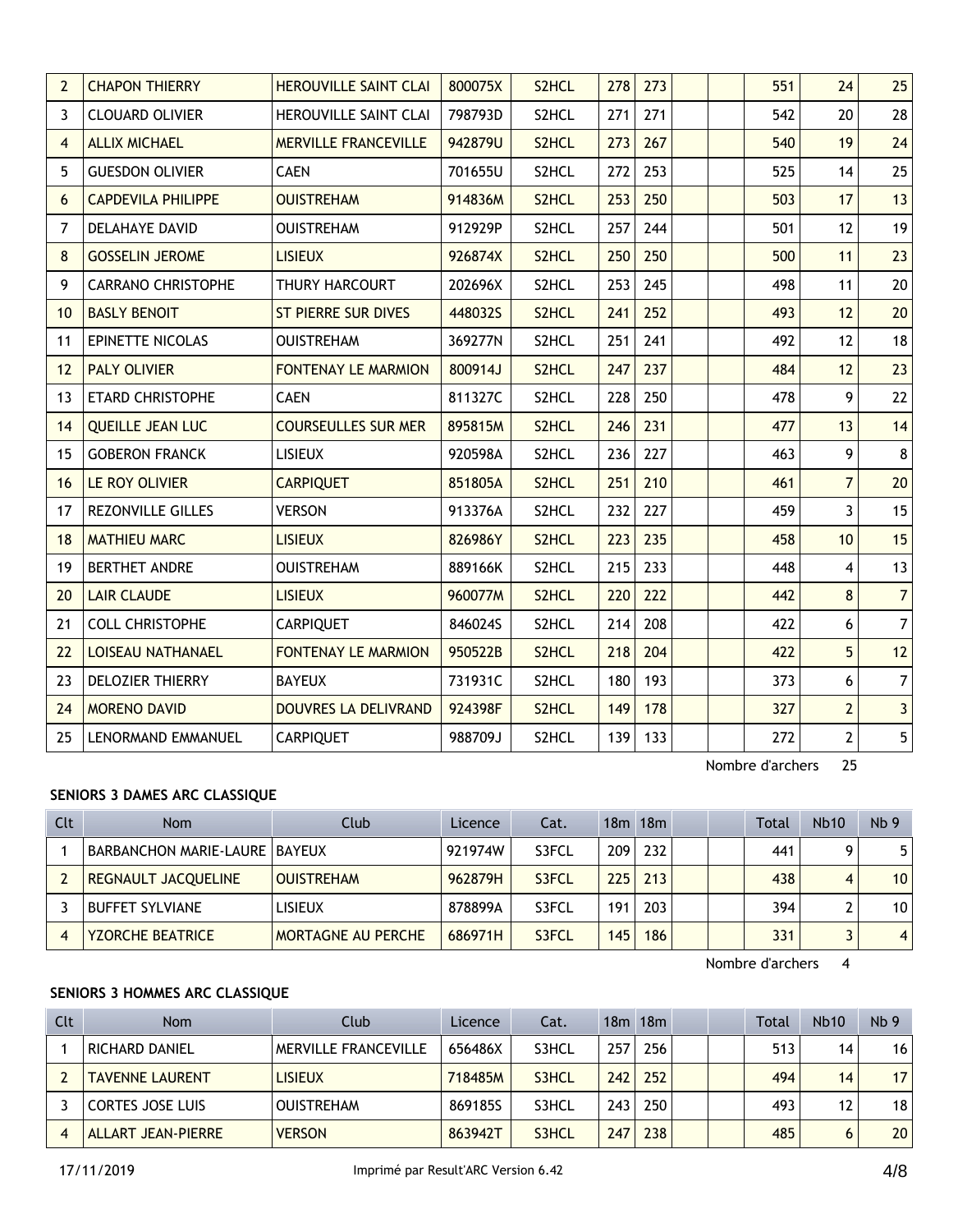| 5  | <b>BURGUET DOMINIQUE</b>  | CARPIQUET                   | 910257K | S3HCL | 243 | 239 |  | 482 | 11             | 19 |
|----|---------------------------|-----------------------------|---------|-------|-----|-----|--|-----|----------------|----|
| 6  | <b>HAUTEUR MARC</b>       | <b>CARPIQUET</b>            | 717062R | S3HCL | 239 | 242 |  | 481 | 8              | 23 |
| 7  | SORIN HUBERT              | <b>VERSON</b>               | 838475L | S3HCL | 242 | 239 |  | 481 | 7              | 15 |
| 8  | <b>DELAMARCHE MICHEL</b>  | <b>ST PIERRE SUR DIVES</b>  | 040881L | S3HCL | 241 | 238 |  | 479 | $\overline{7}$ | 18 |
| 9  | <b>LATUR GILLES</b>       | <b>BAYEUX</b>               | 921984G | S3HCL | 230 | 248 |  | 478 | 12             | 11 |
| 10 | <b>YZORCHE EMMANUEL</b>   | <b>MORTAGNE AU PERCHE</b>   | 705803C | S3HCL | 228 | 248 |  | 476 | 9              | 19 |
| 11 | <b>FAUCON ALAIN</b>       | ARGENCES                    | 374774N | S3HCL | 237 | 238 |  | 475 | 18             | 11 |
| 12 | LEPELLETIER CHARLES       | <b>COURSEULLES SUR MER</b>  | 826665Z | S3HCL | 221 | 253 |  | 474 | 12             | 12 |
| 13 | <b>DUVAL DANIEL</b>       | <b>DOUVRES LA DELIVRAND</b> | 450383X | S3HCL | 236 | 234 |  | 470 | 7              | 18 |
| 14 | <b>TRAVERT JOEL</b>       | <b>OUISTREHAM</b>           | 855844R | S3HCL | 227 | 239 |  | 466 | 8              | 19 |
| 15 | MOTREFF DIDIER            | <b>CAEN</b>                 | 678867Z | S3HCL | 239 | 223 |  | 462 | 5              | 18 |
| 16 | <b>CARREY GUY</b>         | <b>OUISTREHAM</b>           | 368176S | S3HCL | 231 | 228 |  | 459 | 6              | 14 |
| 17 | <b>VAUTIER MARCEL</b>     | MERVILLE FRANCEVILLE        | 895277C | S3HCL | 228 | 231 |  | 459 | 5              | 12 |
| 18 | <b>BARON PATRICK</b>      | <b>BAYEUX</b>               | 921978A | S3HCL | 226 | 232 |  | 458 | 8              | 13 |
| 19 | <b>LANCON FRANCK</b>      | <b>VERSON</b>               | 415435K | S3HCL | 227 | 231 |  | 458 | 6              | 19 |
| 20 | <b>MALHERBE CHRISTIAN</b> | DOUVRES LA DELIVRAND        | 347420F | S3HCL | 219 | 228 |  | 447 | $\overline{4}$ | 9  |
| 21 | <b>BOCE JEAN MARC</b>     | <b>CARPIQUET</b>            | 790318S | S3HCL | 219 | 225 |  | 444 | 6              | 13 |
| 22 | <b>BONILLO ROBERT</b>     | <b>BAYEUX</b>               | 753455Y | S3HCL | 222 | 217 |  | 439 | 6              | 13 |
| 23 | DAUMESNIL GERARD          | ARGENCES                    | 390085F | S3HCL | 216 | 220 |  | 436 | 4              | 8  |
| 24 | <b>NOEL GERARD</b>        | <b>ARGENCES</b>             | 267693W | S3HCL | 207 | 215 |  | 422 | $\overline{7}$ | 9  |
| 25 | <b>FOUET NOEL</b>         | <b>LISIEUX</b>              | 968019V | S3HCL | 204 | 212 |  | 416 | $\overline{2}$ | 12 |
| 26 | <b>GUINCESTRE FABRICE</b> | <b>ARGENCES</b>             | 826754W | S3HCL | 183 | 211 |  | 394 | $\overline{4}$ | 11 |
| 27 | LEBREUILLY DOMINIQUE      | <b>BAYEUX</b>               | 793136E | S3HCL | 202 | 192 |  | 394 | 3              | 8  |
| 28 | <b>MAY DOMINIQUE</b>      | <b>CARPIQUET</b>            | 910258L | S3HCL | 166 | 208 |  | 374 | $\mathbf{1}$   | 14 |
| 29 | <b>GAUNEAU PASCAL</b>     | DOUVRES LA DELIVRAND        | 889383W | S3HCL | 175 | 186 |  | 361 | 6              | 6  |
| 30 | <b>BLAISON MICHEL</b>     | <b>COURSEULLES SUR MER</b>  | 881227F | S3HCL |     |     |  |     |                |    |

# **CADETS HOMMES ARC A POULIES**

| Clt | <b>Nom</b>                  | Club           | Licence | ำร<br>cal. | 18 <sub>m</sub> | 18 <sub>m</sub> |  | Total             | <b>Nb10</b> | N <sub>b</sub> 9    |
|-----|-----------------------------|----------------|---------|------------|-----------------|-----------------|--|-------------------|-------------|---------------------|
|     | <b>NAEL</b><br><b>BUREL</b> | <b>FALAISE</b> | 797562R | снсо       | 252             | 260             |  | <b>E40</b><br>∡וכ |             | $\mathbf{a}$<br>ا ب |

Nombre d'archers 1

## **JUNIORS HOMMES ARC A POULIES**

| $\sim$<br>ut | Nom                    | Jlub             | Licence            | $\sim$<br>cal. | 18n. | 18 <sub>m</sub> |  | Total | <b>Nb10</b> | Nb |
|--------------|------------------------|------------------|--------------------|----------------|------|-----------------|--|-------|-------------|----|
|              | <b>FONTAINE DAMIEN</b> | <b>CARPIOUET</b> | د195'<br>011<br>OΙ | <b>JHCO</b>    | 266  | $\sim$<br>262   |  | 528   |             | 48 |

Nombre d'archers 1

# **SENIORS 1 HOMMES ARC A POULIES**

| $\Gamma$<br>u | <b>Nom</b>                     | Club                       | Licence | ۰¬۱<br>-al. | 18 <sub>m</sub> | 18m |  | <b>Total</b> | <b>Nb10</b> | N <sub>b</sub> 9 |
|---------------|--------------------------------|----------------------------|---------|-------------|-----------------|-----|--|--------------|-------------|------------------|
|               | <b>THOMAS</b><br><b>ENGELS</b> | <b>COURSEULLES SUR MER</b> | 702538D | S1HCO       | 270             | 283 |  | 562          | າາ<br>∸∸    | 38               |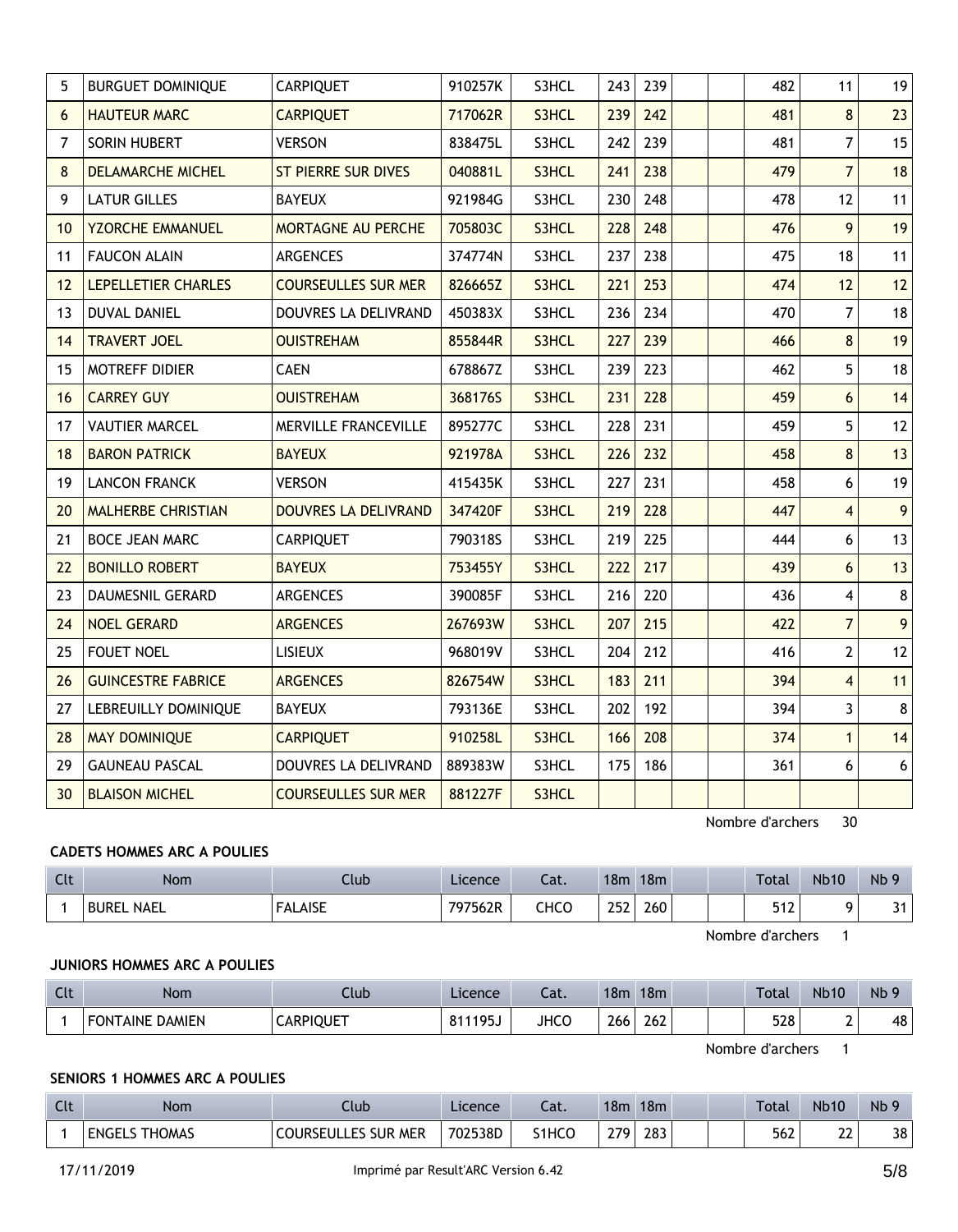| <b>VILLEROY JEAN-SEBASTIEN</b> | <b>ARGENCES</b>       | 690137Z | S <sub>1</sub> H <sub>CO</sub>  | 277   | 270 |  | 547 | 14 | 40   |
|--------------------------------|-----------------------|---------|---------------------------------|-------|-----|--|-----|----|------|
| <b>BOISARD DAMIEN</b>          | <b>CARPIQUET</b>      | 722675S | S <sub>1</sub> HCO              | 267   | 269 |  | 536 | 15 | 36 I |
| <b>CARRANO BENJAMIN</b>        | <b>THURY HARCOURT</b> | 670741S | S <sub>1</sub> H <sub>CO</sub>  | 271   | 257 |  | 528 | 11 | 35   |
| MARIE GWENAEL                  | <b>CARPIOUET</b>      | 930671Z | S <sub>1</sub> HCO              | 242 I | 251 |  | 493 |    | 221  |
| <b>LECRUX REMI</b>             | <b>OUISTREHAM</b>     | 590162F | S <sub>1</sub> H <sub>C</sub> O | 219   | 251 |  | 470 | 6  | 39   |

# **SENIORS 2 DAMES ARC A POULIES**

| Clt | <b>Nom</b>               | Club                | Licence | Cat.                           | 18m | 18m |  | Total | <b>Nb10</b> | Nb <sub>9</sub> |
|-----|--------------------------|---------------------|---------|--------------------------------|-----|-----|--|-------|-------------|-----------------|
|     | DARCILLON CECILE         | LONS LE SAUNIER     | 771397A | S <sub>2</sub> FCO             | 277 | 280 |  | 557   | 21          | 35              |
|     | <b>POULINGUE VALERIE</b> | ST PIERRE SUR DIVES | 814319E | S <sub>2</sub> F <sub>CO</sub> | 272 | 284 |  | 556   | 23          | 32 <sup>2</sup> |
|     | ROTROU ANNE MARIE        | <b>CARPIOUET</b>    | 909835B | S <sub>2</sub> FCO             | 267 | 274 |  | 541   | 13          | 43              |
|     | <b>CHEREL DOMINIQUE</b>  | ST PIERRE SUR DIVES | 971974U | S <sub>2</sub> FCO             | 266 | 269 |  | 535   | 8           | 42              |

Nombre d'archers 4

## **SENIORS 2 HOMMES ARC A POULIES**

| Clt            | Nom                     | Club                         | Licence | Cat.                           | D <sub>1</sub> | D <sub>2</sub> | D <sub>3</sub> | D <sub>4</sub> | Total | <b>Nb10</b>       | Nb <sub>9</sub> |
|----------------|-------------------------|------------------------------|---------|--------------------------------|----------------|----------------|----------------|----------------|-------|-------------------|-----------------|
|                | POULINGUE OLIVIER       | ST PIERRE SUR DIVES          | 672124V | S <sub>2</sub> HCO             | 294            | 289            |                |                | 583   | 43                | 17 <sup>2</sup> |
| $\overline{2}$ | <b>DARCILLON DENIS</b>  | <b>FONTENAY LE MARMION</b>   | 771395Y | S <sub>2</sub> H <sub>CO</sub> | 285            | 291            |                |                | 576   | 36                | 24              |
| 3              | PAYA JEAN-FRANCOIS      | <b>OUISTREHAM</b>            | 781155G | S2HCO                          | 277            | 283            |                |                | 560   | 27                | 27              |
| $\overline{4}$ | <b>CARVILLE WILLIAM</b> | <b>CAEN</b>                  | 693837W | S <sub>2</sub> HCO             | 274            | 276            |                |                | 550   | 17                | 38              |
| 5              | LEPETIT KARIM           | <b>COURSEULLES SUR MER</b>   | 747973P | S <sub>2</sub> HC <sub>O</sub> | 274            | 274            |                |                | 548   | $12 \overline{ }$ | 44              |
| 6              | <b>BOUVIER DIDIER</b>   | <b>FALAISE</b>               | 632560R | S <sub>2</sub> HC <sub>O</sub> | 274            | 273            |                |                | 547   | 15                | 40              |
| 7              | <b>HAMON BRUNO</b>      | <b>HEROUVILLE SAINT CLAI</b> | 760347P | S <sub>2</sub> HCO             | 262            | 283            |                |                | 545   | 22                | 32              |
| 8              | <b>BUREL PATRICK</b>    | <b>FALAISE</b>               | 805298Z | S <sub>2</sub> HCO             | 269            | 271            |                |                | 540   | 8                 | 46              |
| 9              | <b>GILLET LAURENT</b>   | <b>FALAISE</b>               | 822640Z | S <sub>2</sub> HCO             | 259            | 264            |                |                | 523   | 8                 | 38              |
| 10             | NIARD JEAN-PHILIPPE     | <b>MERVILLE FRANCEVILLE</b>  | 877533R | S <sub>2</sub> HCO             | 229            | 239            |                |                | 468   | 4                 | 22              |
| 11             | <b>GUILBERT VINCENT</b> | <b>VERSON</b>                | 882588K | S2HCO                          |                |                |                |                |       |                   |                 |

Nombre d'archers 11

## **SENIORS 3 DAMES ARC A POULIES**

| Clt | <b>Nom</b>               | Llub.                           | Licence | Cat.  | 18 <sub>m</sub> | 18 <sub>m</sub> |  | Total | <b>Nb10</b> | Nb |
|-----|--------------------------|---------------------------------|---------|-------|-----------------|-----------------|--|-------|-------------|----|
|     | COI FTTF<br><b>DETIT</b> | . MER<br><b>COURSEULLES SUR</b> | 848184P | S3FCO | 22.4<br>' 4ک∠   | 255             |  | 489   |             | 28 |

Nombre d'archers 1

# **SENIORS 3 HOMMES ARC A POULIES**

| Clt | <b>Nom</b>                 | Club                       | Licence | Cat.  |     | 18m 18m |  | Total | <b>Nb10</b> | Nb <sub>9</sub> |
|-----|----------------------------|----------------------------|---------|-------|-----|---------|--|-------|-------------|-----------------|
|     | <b>BARBANCHON PHILIPPE</b> | <b>COURSEULLES SUR MER</b> | 811840K | S3HCO | 275 | 275     |  | 550   | 14          | 42              |
|     | <b>OLIVIER FREDERIC</b>    | <b>CAEN</b>                | 649975V | S3HCO | 271 | 278     |  | 549   | 11          | 47              |
|     | <b>OUIN PHILIPPE</b>       | DOUVRES LA DELIVRAND       | 761210C | S3HCO | 270 | 278     |  | 548   | 17          | 37              |
|     | <b>PHILIPPE LUC</b>        | DOUVRES LA DELIVRAND       | 932953E | S3HCO | 265 | 266     |  | 531   | 8           | 38              |
|     | MARC JEAN PIERRE           | <b>CAEN</b>                | 388189V | S3HCO | 269 | 258     |  | 527   | Q           | 40              |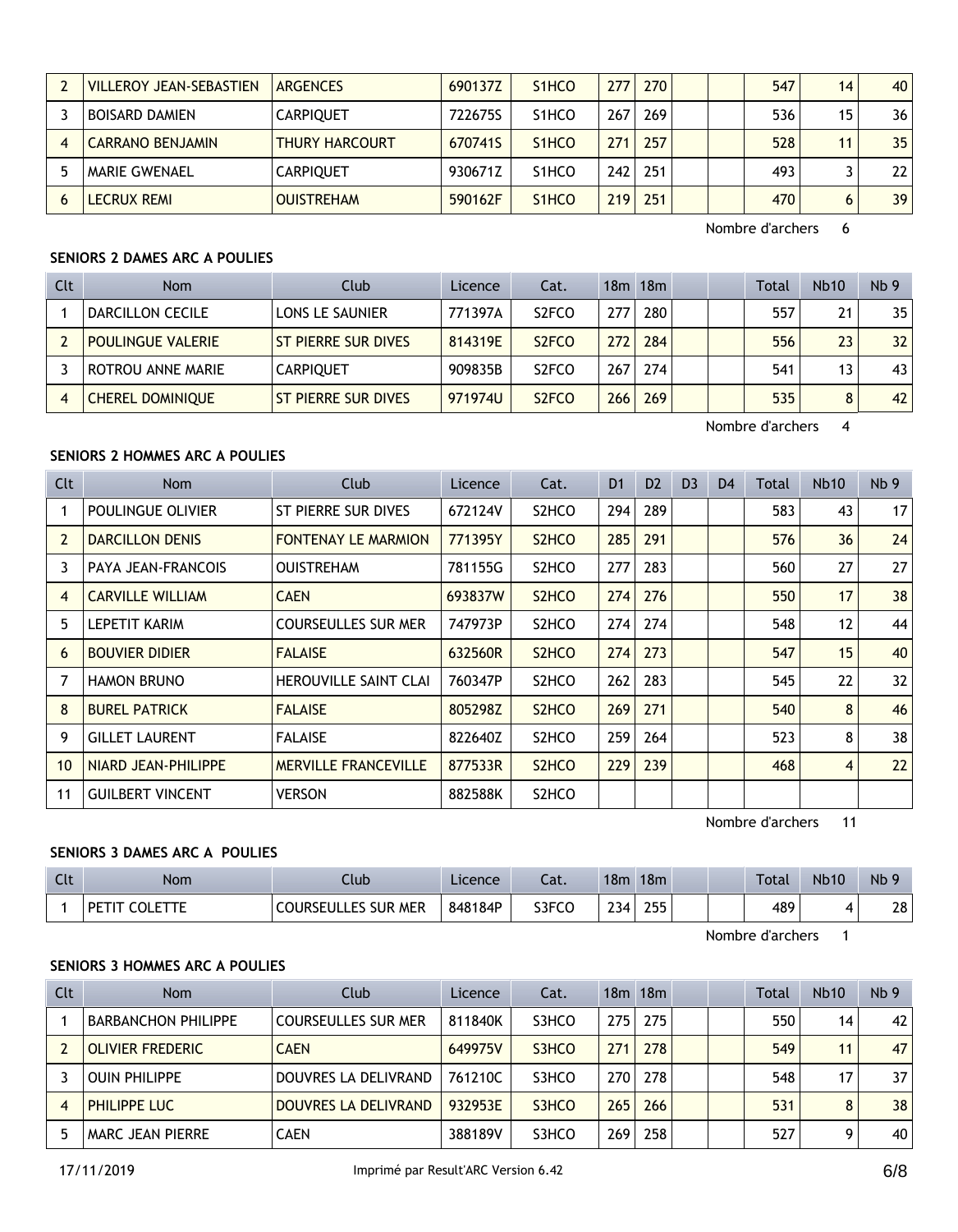| <b>I DELANOE JEAN LUC</b> | <b>DOUVRES LA DELIVRAND</b> | 673203T | S3HCO | 265 | 252 | 517 |                 |
|---------------------------|-----------------------------|---------|-------|-----|-----|-----|-----------------|
| MARCHAND JEAN-CLAUDE      | I OUISTREHAM                | 438095R | S3HCO | 244 | 246 | 490 | 24              |
| MALHERBE CHRISTIAN        | DOUVRES LA DELIVRAND        | 347420F | S3HCO | 245 | 237 | 482 | 20 <sub>1</sub> |

#### **JEUNES DAMES ARC NU**

| $\sim$<br>นเ | <b>Nom</b>                      | Club                                        | Licence | $\sim$<br>cal. | D <sub>1</sub> | D <sub>2</sub> | D <sub>3</sub> | D <sub>4</sub> | Total | <b>Nb10</b> | N <sub>b</sub> 9 |
|--------------|---------------------------------|---------------------------------------------|---------|----------------|----------------|----------------|----------------|----------------|-------|-------------|------------------|
|              | <b>CERISE</b><br><b>LEMARIE</b> | " VILL.<br><b>SUR</b><br>.ERS<br><b>MER</b> | 919412L | CFBB           | 165            | 36             |                |                | 301   |             |                  |

Nombre d'archers 1

## **JEUNES HOMMES ARC NU**

| $\sim$<br>$\overline{\phantom{a}}$ | Non.                                  | Ilub                               | Licence | $\sim$<br>cal. | D <sub>1</sub> | D <sub>2</sub> | D <sub>3</sub> | D <sub>4</sub> | Total | <b>Nb10</b> | Nb <sub>9</sub> |
|------------------------------------|---------------------------------------|------------------------------------|---------|----------------|----------------|----------------|----------------|----------------|-------|-------------|-----------------|
|                                    | <b>SIMON</b><br><b>REYNAUD</b><br>вΕ. | DELIVRAND<br><b>DOUVRES</b><br>. A | 848144W | <b>CHBB</b>    | 200            | 225            |                |                | 425   | $\sim$      | 44              |

Nombre d'archers 1

## **SENIORS DAMES ARC NU**

| Clt | <b>Nom</b>               | Club                 | Licence | Cat.               |                  | 18m 18m |  | Total | <b>Nb10</b> | Nb <sub>9</sub> |
|-----|--------------------------|----------------------|---------|--------------------|------------------|---------|--|-------|-------------|-----------------|
|     | ROTROU ANNE MARIE        | <b>CARPIOUET</b>     | 909835B | S <sub>2</sub> FBB | 223              | 230     |  | 453   |             | 18              |
|     | <b>MARIE ELISE</b>       | DOUVRES LA DELIVRAND | 941140D | S1FBB              | 222              | 193     |  | 415   | 4           | 14              |
|     | <b>SCISTRI LISE</b>      | <b>OUISTREHAM</b>    | 652421D | S <sub>2</sub> FBB | 168 <sub>1</sub> | 131     |  | 299   |             |                 |
| 4   | <b>TAVENNE MARINETTE</b> | <b>LISIEUX</b>       | 850500G | S3FBB              | 143 <sub>1</sub> | 142     |  | 285   |             |                 |

Nombre d'archers 4

#### **SENIORS HOMMES ARC NU**

| Clt | <b>Nom</b>                 | Club                        | <b>Licence</b> | Cat.                            |     | $18m$ 18 $m$ |  | Total | <b>Nb10</b>      | Nb <sub>9</sub> |
|-----|----------------------------|-----------------------------|----------------|---------------------------------|-----|--------------|--|-------|------------------|-----------------|
|     | MOREL MARC                 | DOUVRES LA DELIVRAND        | 848171A        | S2HBB                           | 247 | 229          |  | 476   | 14               | 13              |
| 2   | SAILLY ARMAND              | <b>ST PIERRE SUR DIVES</b>  | 411744Y        | S <sub>2</sub> H <sub>B</sub> B | 241 | 234          |  | 475   | 9                | 18              |
| 3   | <b>HAMON ALAIN</b>         | <b>VERSON</b>               | 434787V        | S3HBB                           | 234 | 234          |  | 468   | 4                | 15              |
| 4   | <b>THOMAS JEAN-JACQUES</b> | <b>THURY HARCOURT</b>       | 386927Y        | S3HBB                           | 224 | 211          |  | 435   | 6                | 9               |
| 5   | <b>BIDEL BERNARD</b>       | <b>VERSON</b>               | 860504F        | S3HBB                           | 211 | 211          |  | 422   | 10 <sup>10</sup> | 9               |
| 6   | <b>GASTINE BERNARD</b>     | <b>OUISTREHAM</b>           | 941328H        | S3HBB                           | 204 | 214          |  | 418   | 3                | 9               |
|     | LEMARIE GILLES             | <b>MERVILLE FRANCEVILLE</b> | 956127U        | S2HBB                           | 193 | 207          |  | 400   | 2                | 11              |
| 8   | <b>ROGER ALAIN</b>         | <b>VIRE</b>                 | 978509X        | S <sub>2</sub> H <sub>B</sub> B | 193 | 201          |  | 394   | 5                | 5               |
| 9   | <b>LEGROS CLAUDE</b>       | <b>MERVILLE FRANCEVILLE</b> | 960569X        | S3HBB                           | 137 | 147          |  | 284   | $\overline{2}$   | 1               |
| 10  | LE GOFF JEAN YVES          | <b>ARGENCES</b>             | 872793N        | S3HBB                           | 80  | 86           |  | 166   | 1                | 3               |

Nombre d'archers 10